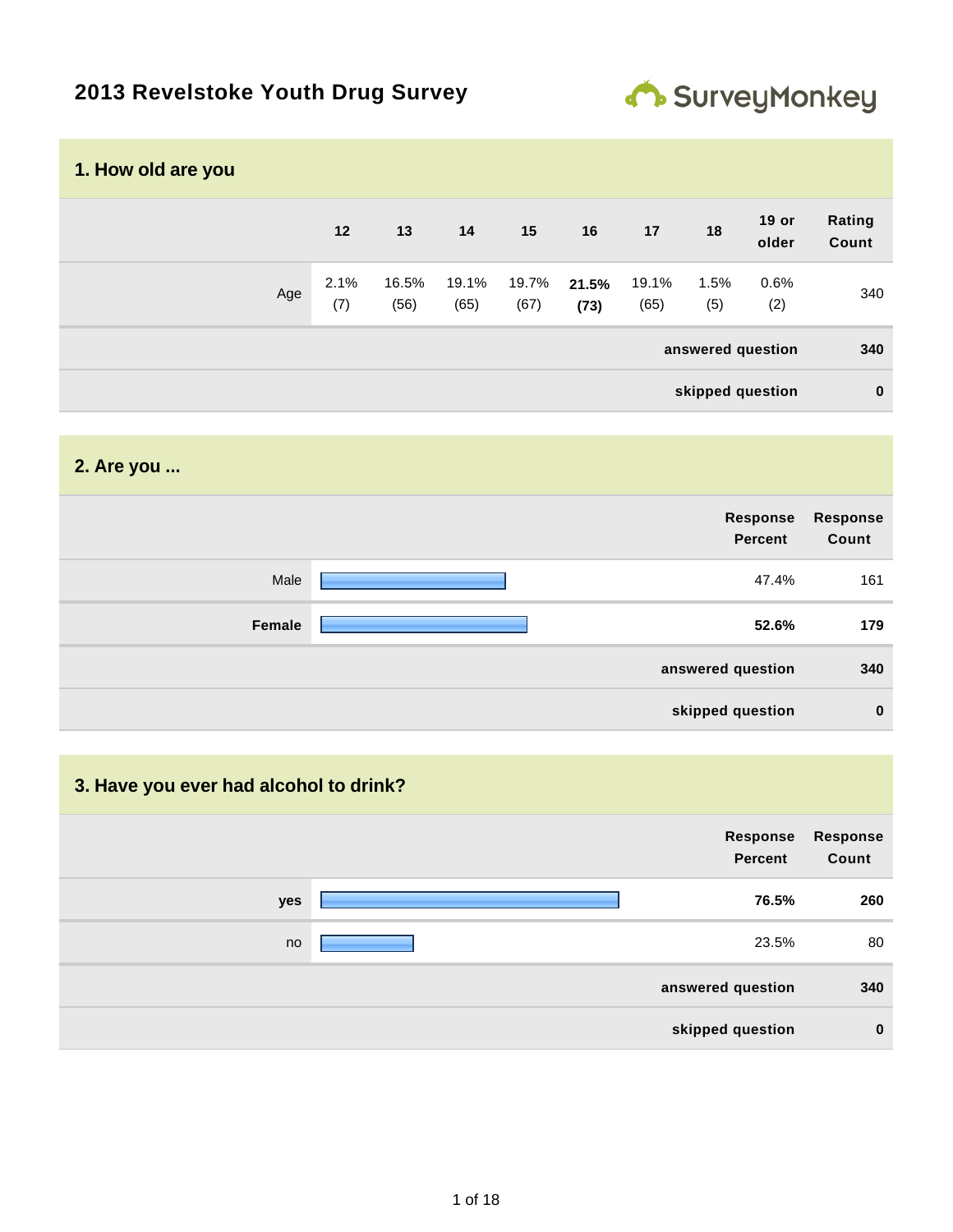# **4. How old were you the first time you had alcohol to drink?**

|                  | Response<br>Percent              | <b>Response</b><br>Count |
|------------------|----------------------------------|--------------------------|
| Age 7 or younger | 8.7%<br><b>Common</b>            | 22                       |
| Age 8            | 3.5%<br>$\blacksquare$           | $\boldsymbol{9}$         |
| Age 9            | $\mathbf{r}$<br>0.8%             | $\overline{2}$           |
| Age 10           | 5.9%                             | 15                       |
| Age 11           | 5.9%                             | 15                       |
| Age 12           | 18.9%                            | 48                       |
| Age 13           | 24.0%                            | 61                       |
| Age 14           | 17.3%                            | $\bf 44$                 |
| Age 15           | 9.4%                             | $24\,$                   |
| Age 16           | 4.7%                             | $12\,$                   |
| Age 17           | $\overline{\phantom{a}}$<br>0.8% | $\sqrt{2}$               |
| Age 18           | 0.0%                             | $\pmb{0}$                |
| Age 19           | 0.0%                             | $\pmb{0}$                |
|                  | answered question                | 254                      |
|                  | skipped question                 | 86                       |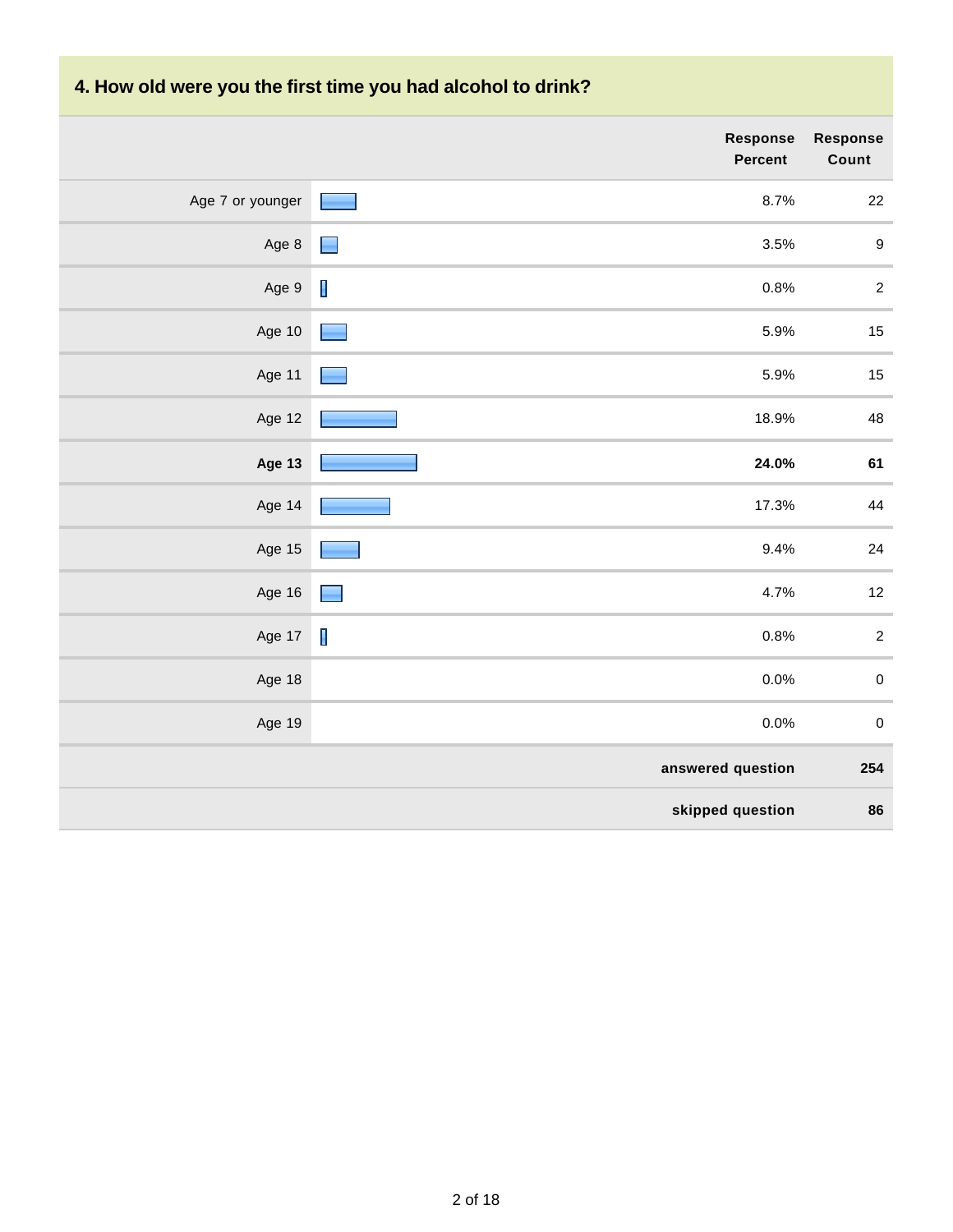# **5. How old were you the first time you got drunk?**

|                       | Response<br>Percent                                                                                                                                                                                                                    | <b>Response</b><br>Count  |
|-----------------------|----------------------------------------------------------------------------------------------------------------------------------------------------------------------------------------------------------------------------------------|---------------------------|
| I've never been drunk | 32.7%                                                                                                                                                                                                                                  | 83                        |
| Age 7 or younger      | $\blacksquare$<br>0.8%                                                                                                                                                                                                                 | $\sqrt{2}$                |
| Age 8                 | $\mathbf I$<br>0.4%                                                                                                                                                                                                                    | $\mathbf{1}$              |
| Age 9                 | $\mathsf I$<br>0.4%                                                                                                                                                                                                                    | $\mathbf{1}$              |
| Age 10                | $\blacksquare$<br>0.8%                                                                                                                                                                                                                 | $\sqrt{2}$                |
| Age 11                | $\blacksquare$<br>1.2%                                                                                                                                                                                                                 | $\ensuremath{\mathsf{3}}$ |
| Age 12                | 7.1%                                                                                                                                                                                                                                   | 18                        |
| Age 13                | 13.8%                                                                                                                                                                                                                                  | 35                        |
| Age 14                | 23.6%                                                                                                                                                                                                                                  | 60                        |
| Age 15                | 12.6%                                                                                                                                                                                                                                  | 32                        |
| Age 16                | 5.1%<br>e e de la construcción de la construcción de la construcción de la construcción de la construcción de la construcción de la construcción de la construcción de la construcción de la construcción de la construcción de la con | 13                        |
| Age 17                | Γ<br>1.6%                                                                                                                                                                                                                              | $\overline{\mathbf{4}}$   |
| Age 18                | 0.0%                                                                                                                                                                                                                                   | $\pmb{0}$                 |
| Age 19                | 0.0%                                                                                                                                                                                                                                   | $\pmb{0}$                 |
|                       | answered question                                                                                                                                                                                                                      | 254                       |
|                       | skipped question                                                                                                                                                                                                                       | 86                        |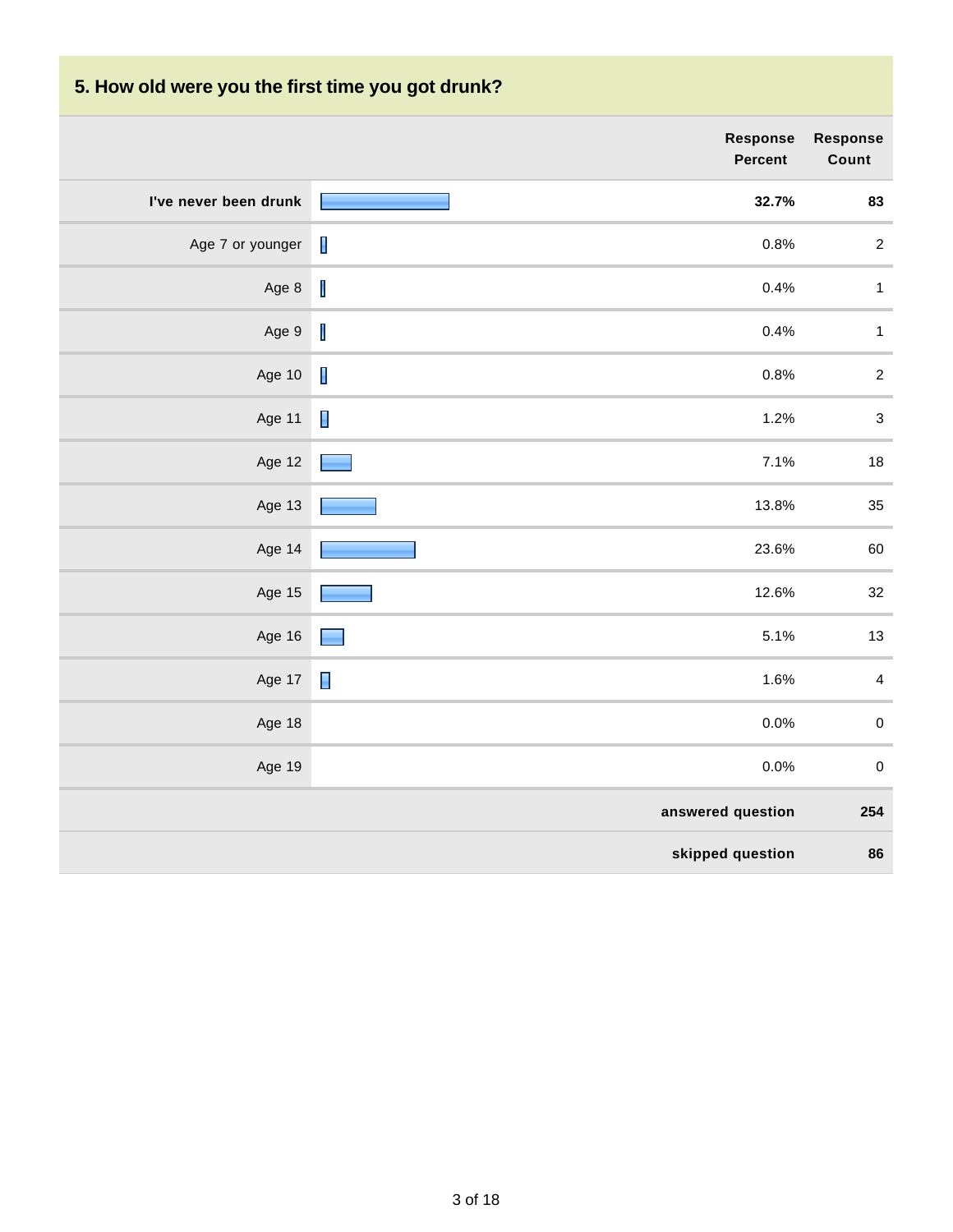### **6. In an average month in the past year, in using alcohol are you a ....**

|                                                             | <b>Response</b><br><b>Percent</b> | Response<br>Count |
|-------------------------------------------------------------|-----------------------------------|-------------------|
| non-user                                                    | 15.1%                             | 38                |
| use only on special occasions<br>(ie. once or twice a year) | 35.3%                             | 89                |
| use once or twice a month                                   | 34.5%                             | 87                |
| use daily or every weekend                                  | 15.1%                             | 38                |
|                                                             | answered question                 | 252               |
|                                                             | skipped question                  | 88                |

### **7. On average when you drink, do you drink:**

|                            | <b>Response</b><br>Percent | <b>Response</b><br>Count |
|----------------------------|----------------------------|--------------------------|
| Just a glass or two        | 31.9%                      | 75                       |
| Enough to feel it a little | 27.2%                      | 64                       |
| Enough to feel it a lot    | 27.7%                      | 65                       |
| Until you get really drunk | 13.2%                      | 31                       |
|                            | answered question          | 235                      |
|                            | skipped question           | 105                      |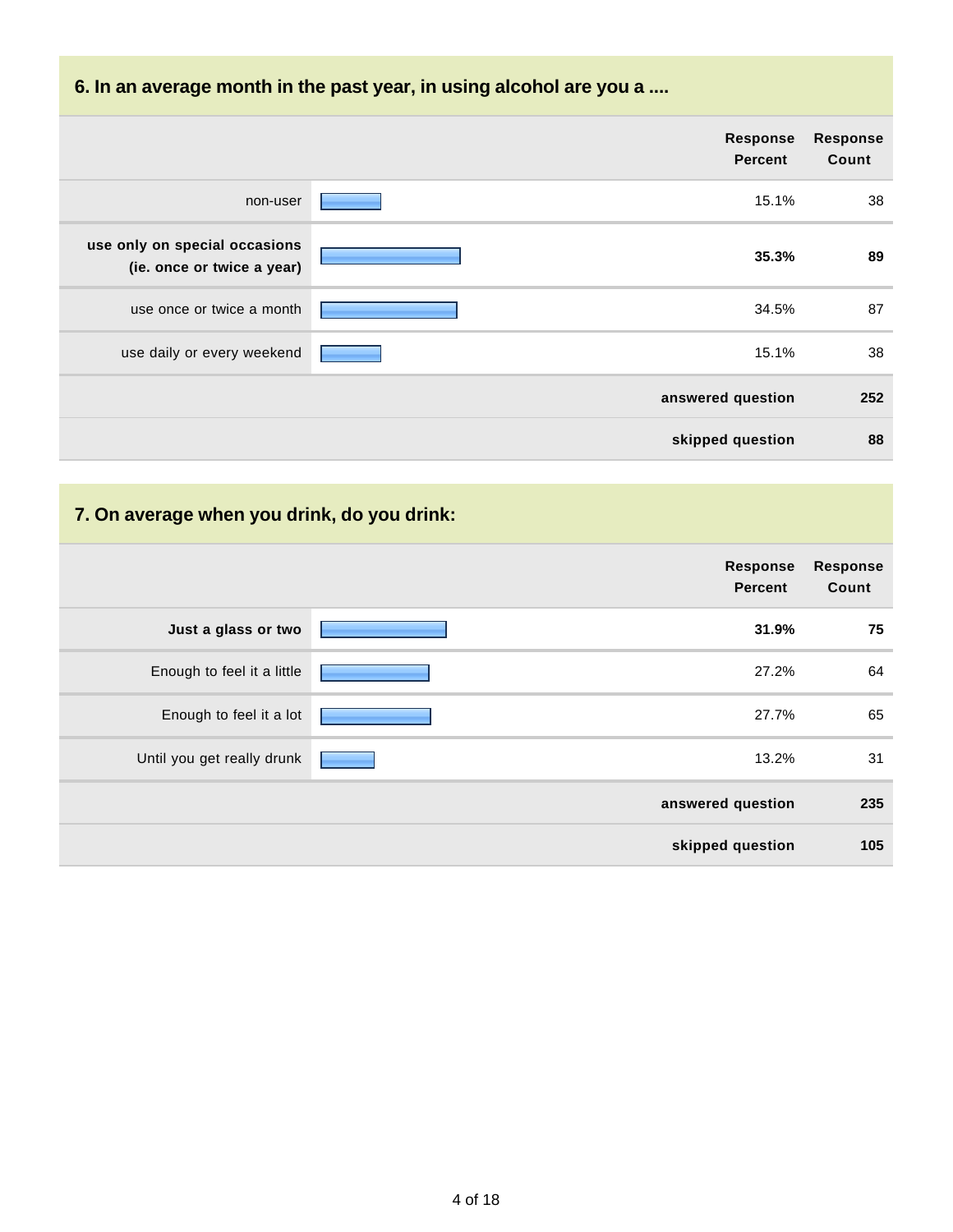# **8. Have you ever tried smoking cigarettes? Response Percent Response Count** yes 21.6% 72 **no 78.4% 261 answered question 333 skipped question 7**

#### **9. How old were you the first time you smoked all or part of a cigarette?**

|                  | Response<br>Percent    | Response<br>Count       |
|------------------|------------------------|-------------------------|
| Age 7 or younger | 0.0%                   | $\pmb{0}$               |
| Age 8            | $\blacksquare$<br>1.4% | $\mathbf{1}$            |
| Age 9            | 0.0%                   | $\pmb{0}$               |
| Age 10           | 5.6%<br>٠              | $\overline{\mathbf{4}}$ |
| Age 11           | I<br>1.4%              | $\mathbf{1}$            |
| Age 12           | 6.9%                   | $\,$ 5 $\,$             |
| <b>Age 13</b>    | 25.0%                  | 18                      |
| Age 14           | 25.0%                  | 18                      |
| Age 15           | 13.9%                  | $10$                    |
| Age 16           | 15.3%                  | 11                      |
| Age 17           | 4.2%<br>٠              | $\sqrt{3}$              |
| Age 18           | 0.0%                   | $\pmb{0}$               |
| Age 19           | $\blacksquare$<br>1.4% | $\mathbf{1}$            |
|                  | answered question      | $\bf 72$                |
|                  | skipped question       | 268                     |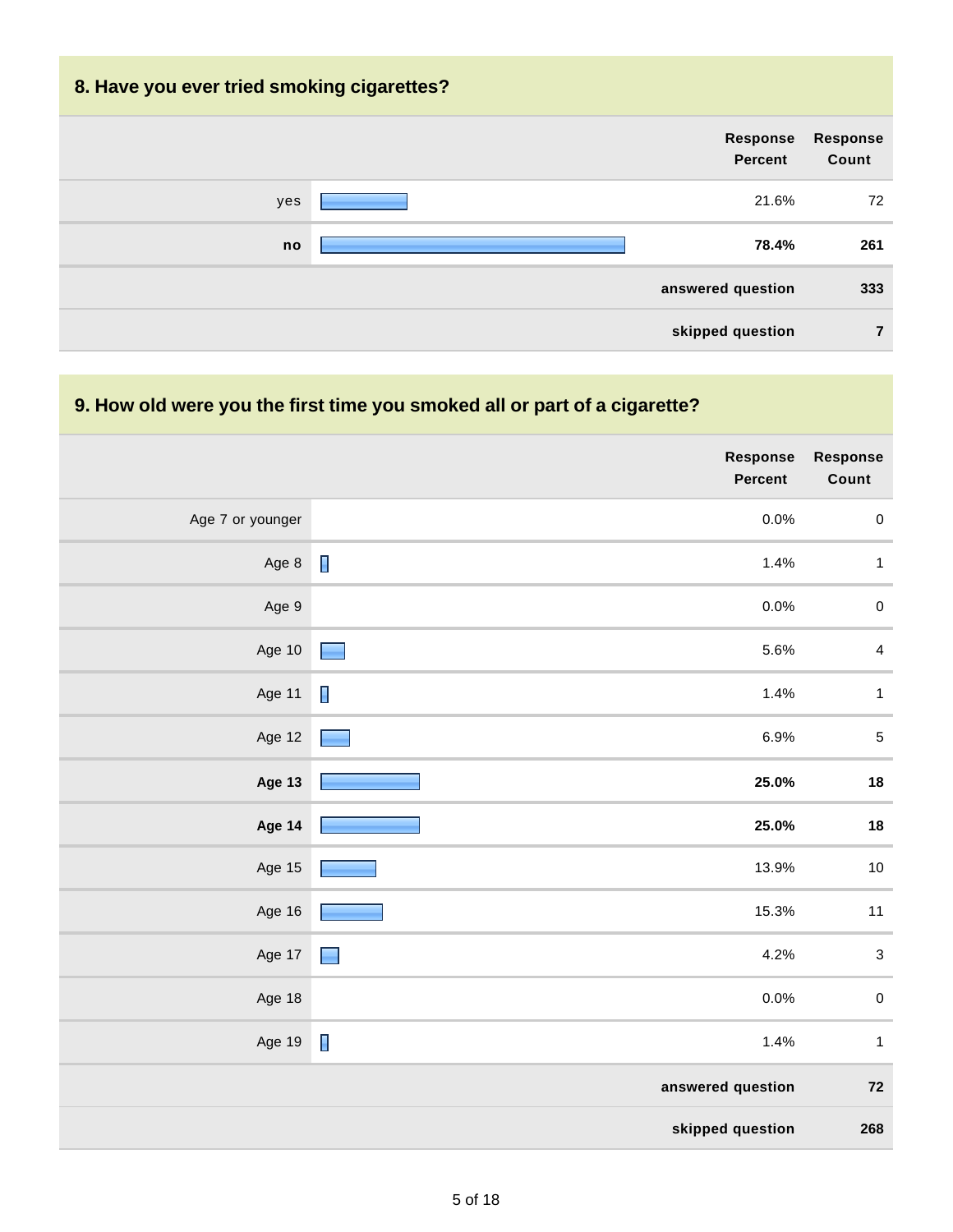# **10. Do you smoke cigarettes .... Response Percent Response Count I only tried it once 40.0% 28** I don't smoke anymore **17.1%** 12 once in a while **24.3%** 17 1 - 5 times per day **14.3%** 10 half a pack a day  $\Box$ a pack or more a day  $\Box$ **answered question 70 skipped question 270**

#### **11. Have you ever smoked cigars or little cigars?**

|                                   | <b>Response</b><br><b>Percent</b> | <b>Response</b><br>Count |
|-----------------------------------|-----------------------------------|--------------------------|
| no                                | 74.2%                             | 245                      |
| yes - I only tried it once        | 11.2%                             | 37                       |
| yes - I used to, but not anymore  | 4.2%                              | 14                       |
| yes - I use occasionally          | 9.7%                              | 32                       |
| yes - I use regularly $\ \cdot\ $ | 0.6%                              | $\overline{2}$           |
|                                   | answered question                 | 330                      |
|                                   | skipped question                  | 10                       |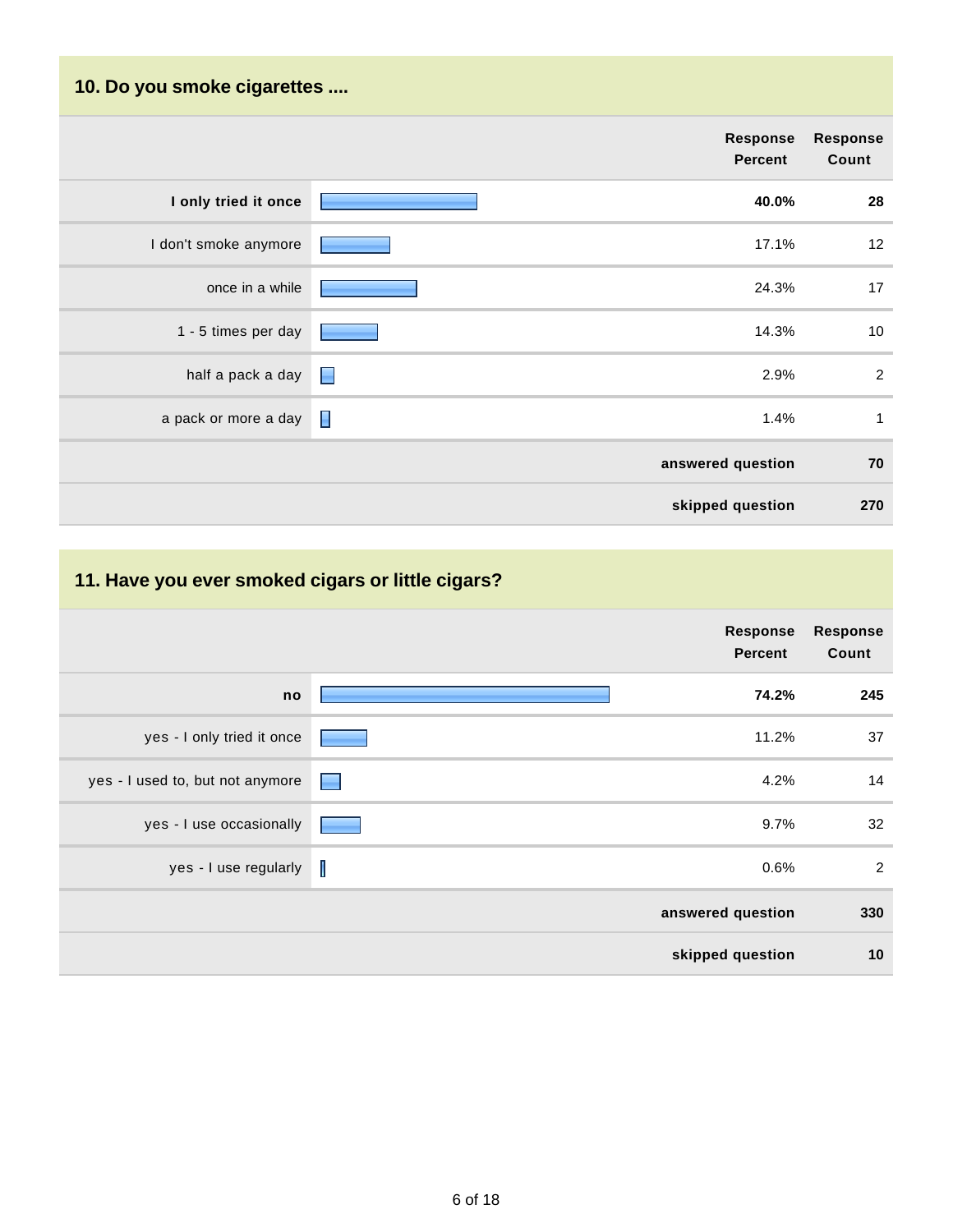### **12. Do you use smokeless tobacco (chewing tabacco, snuff, etc)....**

|                               | <b>Response</b><br><b>Percent</b> | <b>Response</b><br>Count |
|-------------------------------|-----------------------------------|--------------------------|
| I don't use smokeless tobacco | 90.2%                             | 295                      |
| once in a while               | 7.3%                              | 24                       |
| 1 - 5 times per day           | I<br>0.3%                         | $\mathbf{1}$             |
| 6 - 10 times per day          | T<br>0.3%                         | $\mathbf{1}$             |
| almost all the time           | $\blacksquare$<br>1.8%            | 6                        |
|                               | answered question                 | 327                      |
|                               | skipped question                  | 13                       |

# **13. Have you ever tried marijuana?**

|     | <b>Response</b><br>Percent | <b>Response</b><br>Count |
|-----|----------------------------|--------------------------|
| yes | 36.3%                      | 121                      |
| no  | 63.7%                      | 212                      |
|     | answered question          | 333                      |
|     | skipped question           | $\overline{7}$           |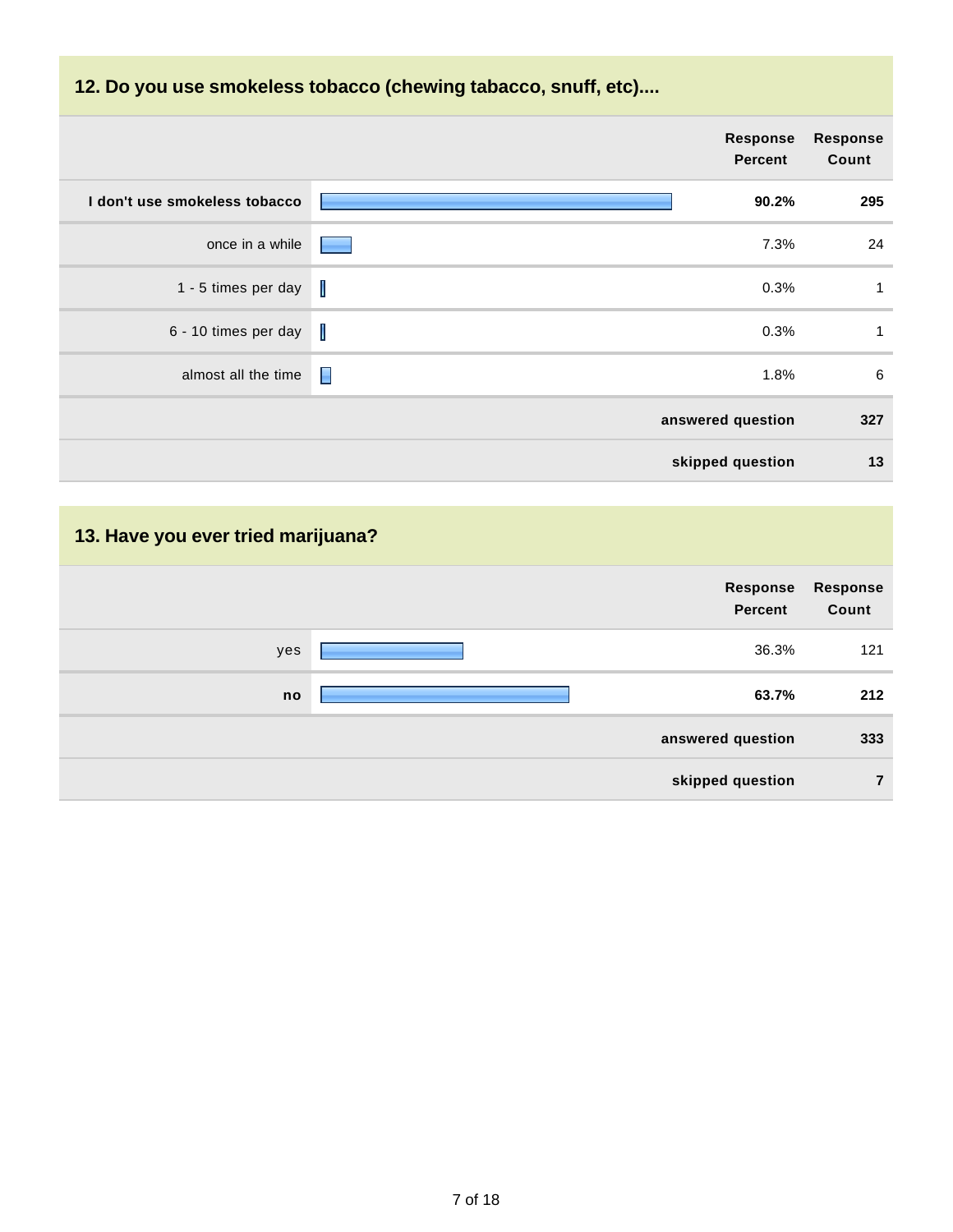### **14. How old were you the first time you ever tried marijuana?**

|                  | <b>Response</b><br>Percent       | <b>Response</b><br>Count |
|------------------|----------------------------------|--------------------------|
| Age 7 or younger | $\overline{\phantom{a}}$<br>0.8% | $\mathbf{1}$             |
| Age 8            | 0.0%                             | $\pmb{0}$                |
| Age 9            | 0.0%                             | $\pmb{0}$                |
| Age 10           | 0.0%                             | $\pmb{0}$                |
| Age 11           | 5.0%<br>$\blacksquare$           | $\,6\,$                  |
| Age 12           | 7.4%                             | 9                        |
| Age 13           | 25.6%                            | 31                       |
| Age 14           | 25.6%                            | 31                       |
| Age 15           | 24.8%                            | $30\,$                   |
| Age 16           | 7.4%                             | $\boldsymbol{9}$         |
| Age 17           | $\blacksquare$<br>3.3%           | $\overline{4}$           |
| Age 18           | 0.0%                             | $\pmb{0}$                |
| Age 19           | 0.0%                             | $\mathbf 0$              |
|                  | answered question                | 121                      |
|                  | skipped question                 | 219                      |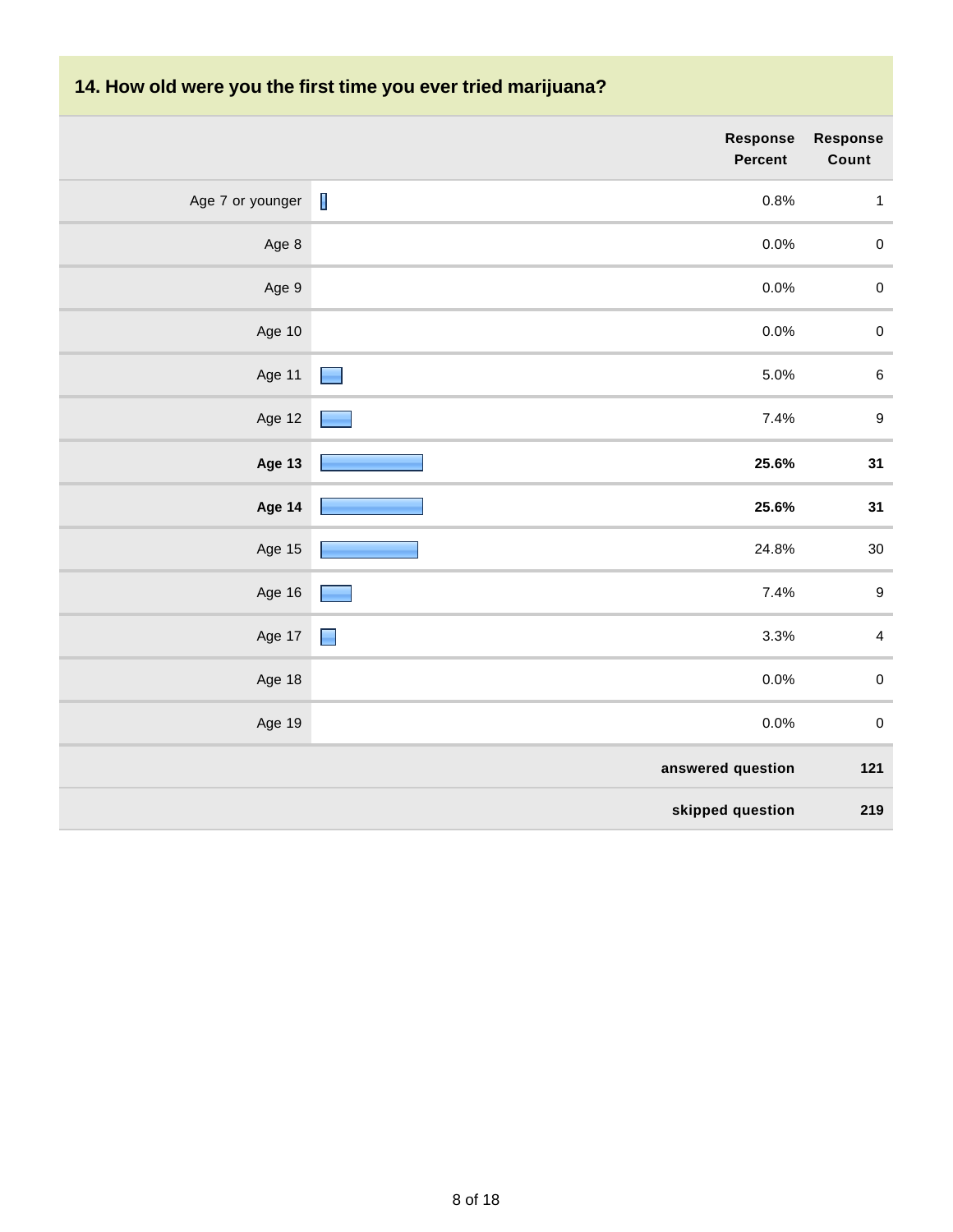# **15. In an average month in the past year in using marijuana are you a ....**

|                                                           | <b>Response</b><br><b>Percent</b> | <b>Response</b><br>Count |
|-----------------------------------------------------------|-----------------------------------|--------------------------|
| Non User                                                  | 25.0%                             | 30                       |
| Use only on special occasions ie.<br>once or twice a year | 22.5%                             | 27                       |
| Use once or twice a month                                 | 25.8%                             | 31                       |
| Use daily or every weekend                                | 26.7%                             | 32                       |
|                                                           | answered question                 | 120                      |
|                                                           | skipped question                  | 220                      |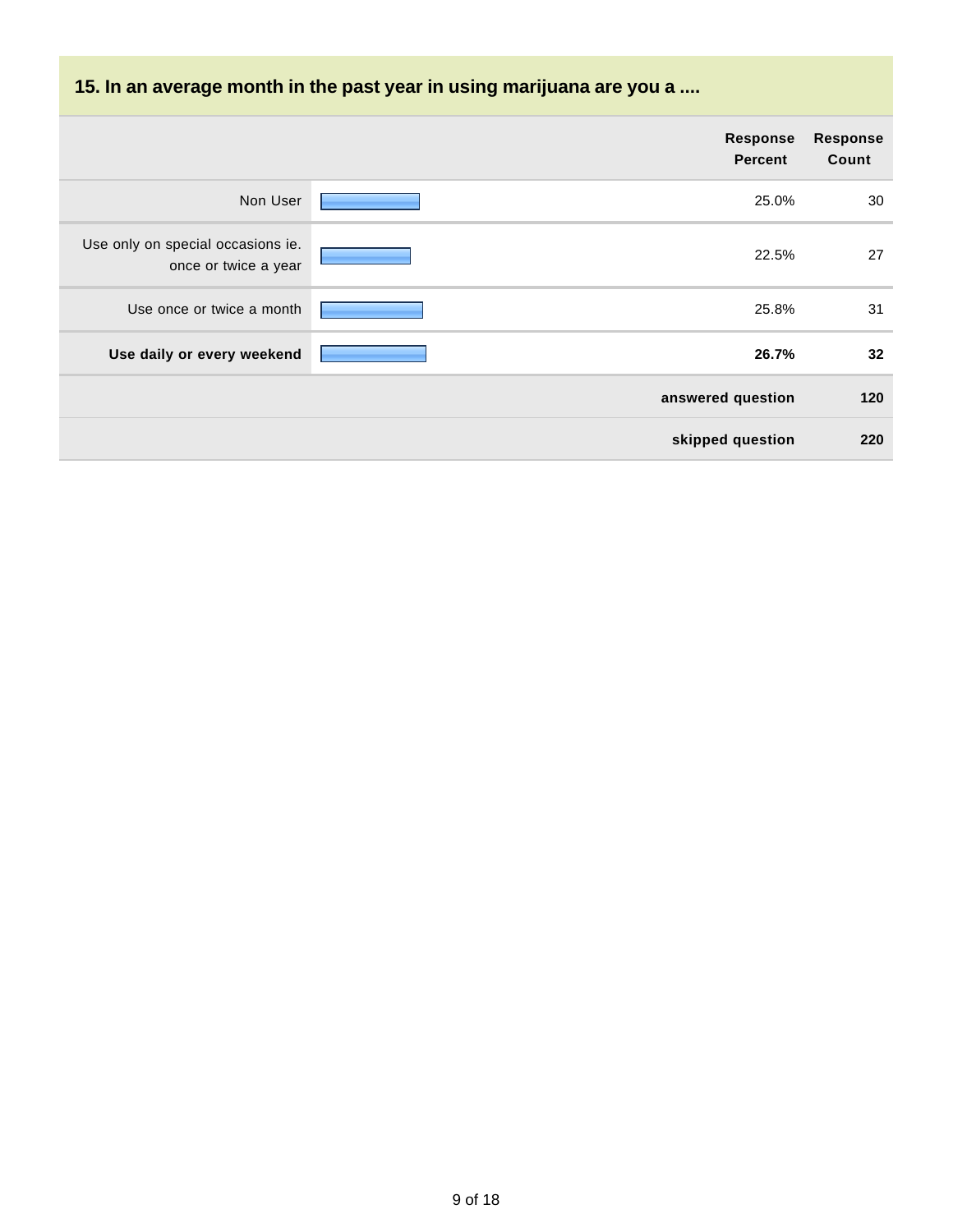# **16. Have you ever tried any of the following drugs?**

|                                                                                      | Yes          | <b>No</b>   | <b>Don't Know</b> | Rating<br>Count |
|--------------------------------------------------------------------------------------|--------------|-------------|-------------------|-----------------|
| Magic Mushrooms                                                                      | 8.2% (25)    | 91.8% (280) | $0.0\%$ (0)       | 305             |
| Ecstasy / MDMA                                                                       | 5.9% (18)    | 94.1% (286) | $0.0\%$ (0)       | 304             |
| Cocaine                                                                              | $3.6\%$ (11) | 96.4% (293) | $0.0\%$ (0)       | 304             |
| Crack                                                                                | $1.3\%$ (4)  | 98.7% (294) | $0.0\%$ (0)       | 298             |
| LSD / Acid                                                                           | $2.7\%$ (8)  | 97.0% (292) | $0.3\%$ (1)       | 301             |
| <b>Crystal Meth</b>                                                                  | $2.0\%$ (6)  | 98.0% (289) | $0.0\%$ (0)       | 295             |
| Caffeinated energy drinks (Red<br>Bull, Rock Star, etc)                              | 44.7% (140)  | 54.6% (171) | $0.6\%$ (2)       | 313             |
| Heroin                                                                               | $0.3\%$ (1)  | 99.3% (292) | $0.3\%$ (1)       | 294             |
| Speed, Amphetamines, etc                                                             | $1.0\%$ (3)  | 99.0% (292) | $0.0\%$ (0)       | 295             |
| Inhalants (glue or solvents)                                                         | $1.4\%$ (4)  | 98.3% (291) | $0.3\%$ (1)       | 296             |
| Steroids (body building)                                                             | $0.3\%$ (1)  | 99.7% (293) | $0.0\%$ (0)       | 294             |
| Prescription Drug misuse<br>(oxycontin, morphine, sleeping pills,<br>lorazepam, etc) | $9.3\%$ (28) | 89.3% (268) | $1.3\%$ (4)       | 300             |
| Other Eg: Bath salts, Ketamine<br>(please identify in comment section<br>below)      | $2.4\%$ (7)  | 97.6% (290) | $0.0\%$ (0)       | 297             |
|                                                                                      |              |             | Other             | 11              |
|                                                                                      |              |             | answered question | 318             |
|                                                                                      |              |             | skipped question  | 22              |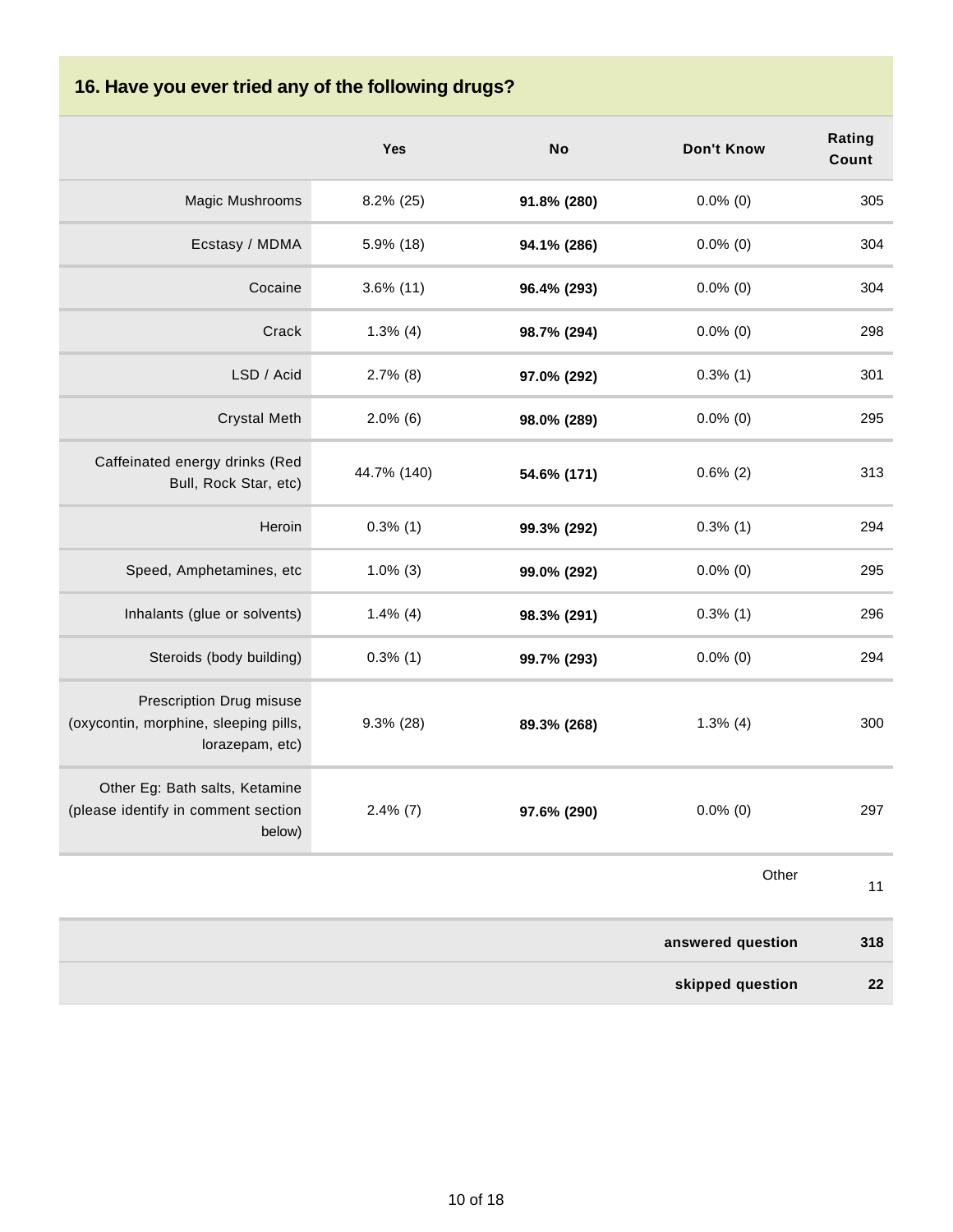# **17. If you use any of the following drugs, how would you describe your use?**

|                                                                                      | <b>Special Occasions</b> | Once or twice a<br>month | Daily or every<br>weekend | Rating<br>Count  |
|--------------------------------------------------------------------------------------|--------------------------|--------------------------|---------------------------|------------------|
| Magic Mushrooms                                                                      | 73.3% (22)               | 26.7% (8)                | $0.0\%$ (0)               | 30               |
| Ecstasy / MDMA                                                                       | 77.3% (17)               | 22.7% (5)                | $0.0\%$ (0)               | 22               |
| Cocaine                                                                              | 88.2% (15)               | $11.8\%$ (2)             | $0.0\%$ (0)               | 17               |
| Crack                                                                                | 91.7% (11)               | $8.3\%$ (1)              | $0.0\%$ (0)               | 12               |
| LSD / Acid                                                                           | 76.5% (13)               | 23.5% (4)                | $0.0\%$ (0)               | 17               |
| <b>Crystal Meth</b>                                                                  | 80.0% (8)                | $10.0\%$ (1)             | $10.0\%$ (1)              | $10\,$           |
| Caffeinated energy drinks (Red<br>Bull, Rock Star, etc)                              | 44.6% (41)               | 42.4% (39)               | 13.0% (12)                | 92               |
| Heroin                                                                               | 88.9% (8)                | $11.1\%$ (1)             | $0.0\%$ (0)               | $\boldsymbol{9}$ |
| Speed, Amphetamines, etc                                                             | 90.9% (10)               | $9.1\%$ (1)              | $0.0\%$ (0)               | 11               |
| Inhalants (glue or solvents)                                                         | 81.8% (9)                | 18.2% (2)                | $0.0\%$ (0)               | 11               |
| Steroids (body building)                                                             | 80.0% (8)                | $10.0\%$ (1)             | $10.0\%$ (1)              | 10               |
| Prescription Drug misuse<br>(oxycontin, morphine, sleeping pills,<br>lorazepam, etc) | 68.2% (15)               | $31.8\%$ (7)             | $0.0\%$ (0)               | 22               |
| Other Eg: Bath salts, Ketamine<br>(please identify in comment section<br>below)      | 84.6% (11)               | $7.7\%$ (1)              | $7.7\%$ (1)               | 13               |
|                                                                                      |                          |                          | Other                     | 10               |
|                                                                                      |                          |                          | answered question         | 101              |
|                                                                                      |                          |                          | skipped question          | 239              |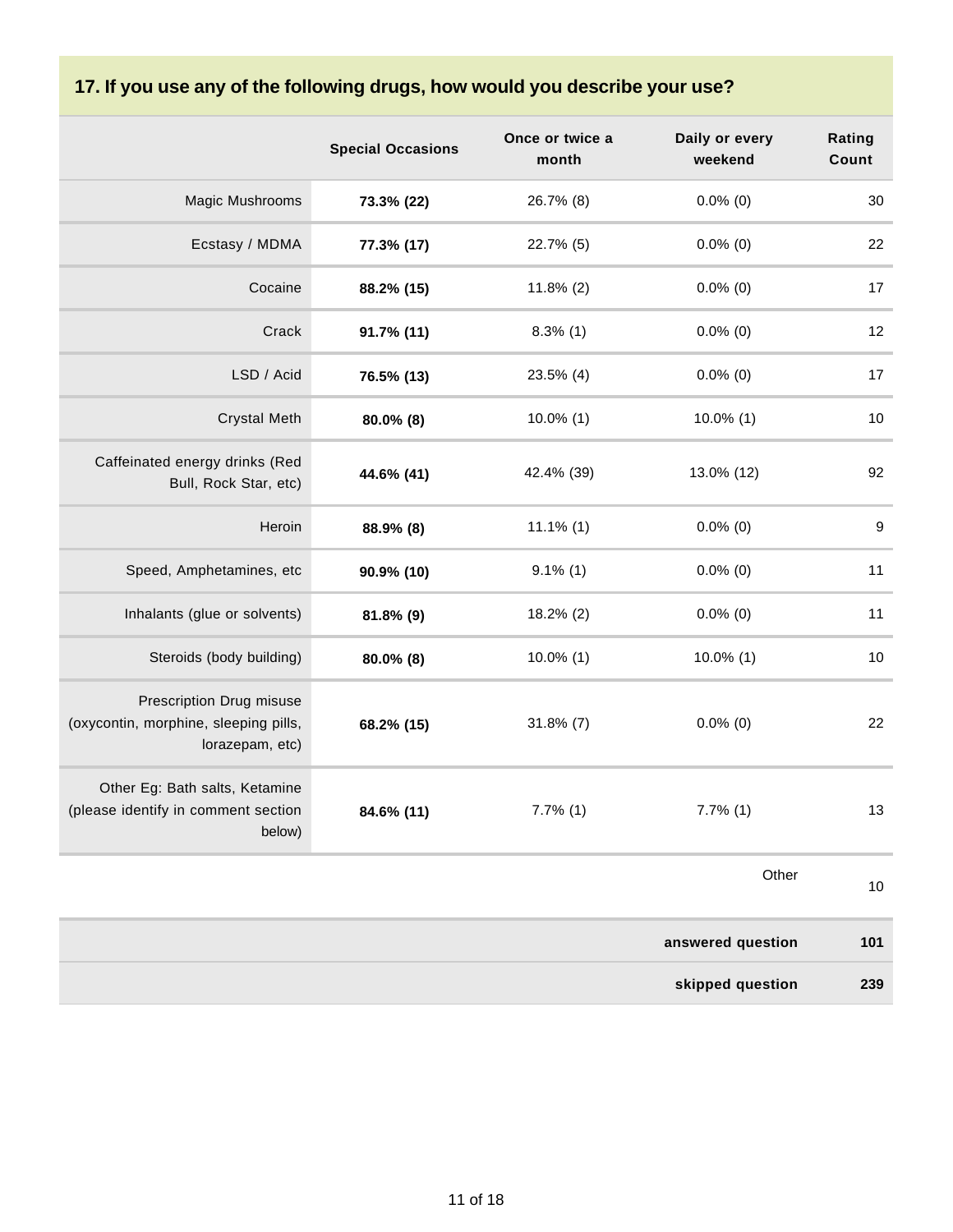#### **18. How easy do you think it is to get each of the following types of drugs if you wanted some?**

|                                                                                      | Easy        | <b>Difficult</b> | <b>Not Possible</b> | Don't Know  | Rating<br>Count |
|--------------------------------------------------------------------------------------|-------------|------------------|---------------------|-------------|-----------------|
| Alcohol                                                                              | 83.4% (261) | $3.5\%$ (11)     | $1.3\%$ (4)         | 11.8% (37)  | 313             |
| Marijuana                                                                            | 72.3% (224) | $6.8\%$ (21)     | $2.6\%$ (8)         | 18.4% (57)  | 310             |
| Magic Mushrooms                                                                      | 31.9% (96)  | 22.3% (67)       | 4.0% (12)           | 41.9% (126) | 301             |
| Ecstasy / MDMA                                                                       | 19.9% (60)  | 26.8% (81)       | $6.6\%$ (20)        | 46.7% (141) | 302             |
| Cocaine                                                                              | 20.2% (61)  | 26.2% (79)       | 7.6% (23)           | 46.0% (139) | 302             |
| Crack                                                                                | 15.4% (46)  | 28.5% (85)       | $9.1\% (27)$        | 47.0% (140) | 298             |
| LSD / Acid                                                                           | 17.6% (53)  | 28.2% (85)       | 7.3% (22)           | 46.8% (141) | 301             |
| <b>Crystal Meth</b>                                                                  | 11.1% (33)  | 30.9% (92)       | 11.7% (35)          | 46.3% (138) | 298             |
| Caffeinated energy drinks (Red<br>Bull, Rock Star, etc)                              | 67.8% (206) | $5.3\%$ (16)     | $3.9\%$ (12)        | 23.0% (70)  | 304             |
| Heroin                                                                               | 8.3% (25)   | 30.2% (91)       | 11.3% (34)          | 50.2% (151) | 301             |
| Speed, Amphetamines, etc                                                             | 10.7% (32)  | 28.1% (84)       | $9.4\%$ (28)        | 51.8% (155) | 299             |
| Inhalants (glue or solvents)                                                         | 29.8% (89)  | 18.4% (55)       | 7.4% (22)           | 44.5% (133) | 299             |
| Steroids (body building)                                                             | 24.7% (74)  | 24.3% (73)       | 5.7% (17)           | 45.3% (136) | 300             |
| Prescription Drug misuse<br>(oxycontin, morphine, sleeping pills,<br>lorazepam, etc) | 34.1% (102) | 19.7% (59)       | 5.4% (16)           | 40.8% (122) | 299             |
| Other Eg: Bath salts, Ketamine<br>(please identify in comment section<br>below)      | 16.7% (48)  | 21.5% (62)       | 12.8% (37)          | 49.0% (141) | 288             |

**Other** 

4

| 314 | answered question |  |
|-----|-------------------|--|
| 26  | skipped question  |  |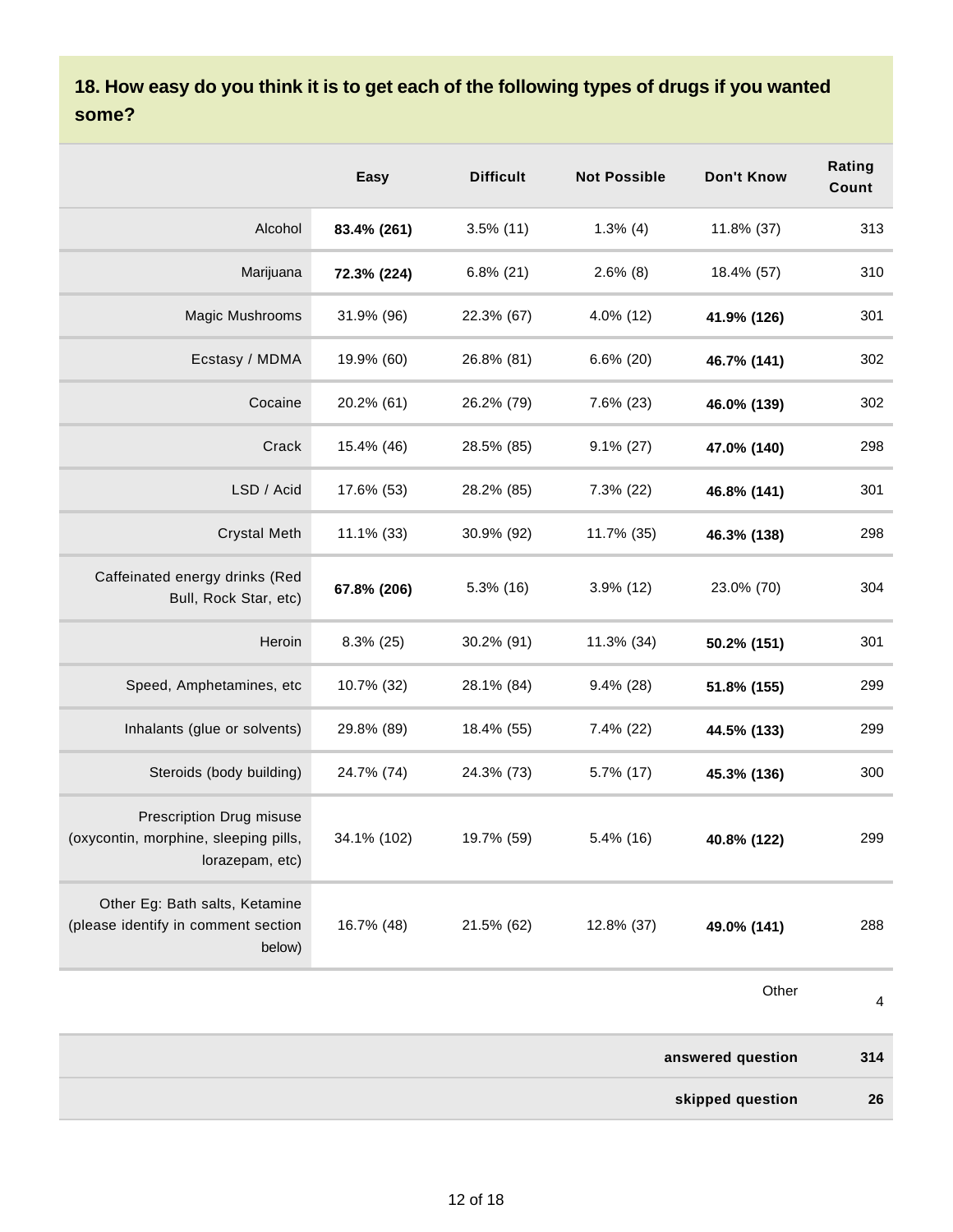#### **19. Do you think people harm themselves if they use ....**

|                                                                                      | <b>Yes</b>  | Only if used<br>excessively | No           | Don't Know        | Rating<br>Count |
|--------------------------------------------------------------------------------------|-------------|-----------------------------|--------------|-------------------|-----------------|
| Tobacco                                                                              | 61.6% (199) | 29.4% (95)                  | $4.3\%$ (14) | 4.6% (15)         | 323             |
| Alcohol                                                                              | 33.6% (108) | 57.9% (186)                 | 5.3% (17)    | $3.1\%$ (10)      | 321             |
| Marijuana                                                                            | 42.9% (136) | 34.1% (108)                 | 18.6% (59)   | 4.4% (14)         | 317             |
| Magic Mushrooms                                                                      | 65.4% (204) | 22.4% (70)                  | $4.5\%$ (14) | 7.7% (24)         | 312             |
| Ecstasy / MDMA                                                                       | 78.0% (245) | 14.0% (44)                  | $0.6\%$ (2)  | $7.3\%$ (23)      | 314             |
| Cocaine                                                                              | 82.2% (259) | 10.8% (34)                  | $0.6\%$ (2)  | $6.3\%$ (20)      | 315             |
| Crack                                                                                | 83.8% (263) | $8.6\%$ (27)                | $1.3\%$ (4)  | $6.4\%$ (20)      | 314             |
| LSD / Acid                                                                           | 79.6% (250) | 12.1% (38)                  | $1.3\%$ (4)  | 7.0% (22)         | 314             |
| <b>Crystal Meth</b>                                                                  | 81.7% (255) | 10.3% (32)                  | $1.6\%$ (5)  | $6.4\%$ (20)      | 312             |
| Caffeinated energy drinks (Red<br>Bull, Rock Star, etc)                              | 36.4% (114) | 42.2% (132)                 | 16.0% (50)   | $5.4\%$ (17)      | 313             |
| Heroin                                                                               | 82.1% (256) | $9.6\%$ (30)                | $1.6\%$ (5)  | $6.7\%$ (21)      | 312             |
| Speed, Amphetamines, etc                                                             | 79.0% (248) | 10.2% (32)                  | $1.6\%$ (5)  | $9.2\%$ (29)      | 314             |
| Inhalants (glue or solvents)                                                         | 78.3% (246) | 11.8% (37)                  | $1.6\%$ (5)  | 8.3% (26)         | 314             |
| Steroids (body building)                                                             | 71.7% (225) | 19.1% (60)                  | $1.3\%$ (4)  | $8.0\%$ (25)      | 314             |
| Prescription Drug misuse<br>(oxycontin, morphine, sleeping pills,<br>lorazepam, etc) | 69.3% (217) | 20.8% (65)                  | $2.6\%$ (8)  | 7.3% (23)         | 313             |
| Other Eg: Bath satls, Ketamine<br>(please identify in comment section<br>below)      | 81.7% (246) | $8.6\%$ (26)                | $1.7\%$ (5)  | $8.0\%$ (24)      | 301             |
|                                                                                      |             |                             |              | Other             | $\overline{c}$  |
|                                                                                      |             |                             |              | answered question | 324             |

**skipped question 16**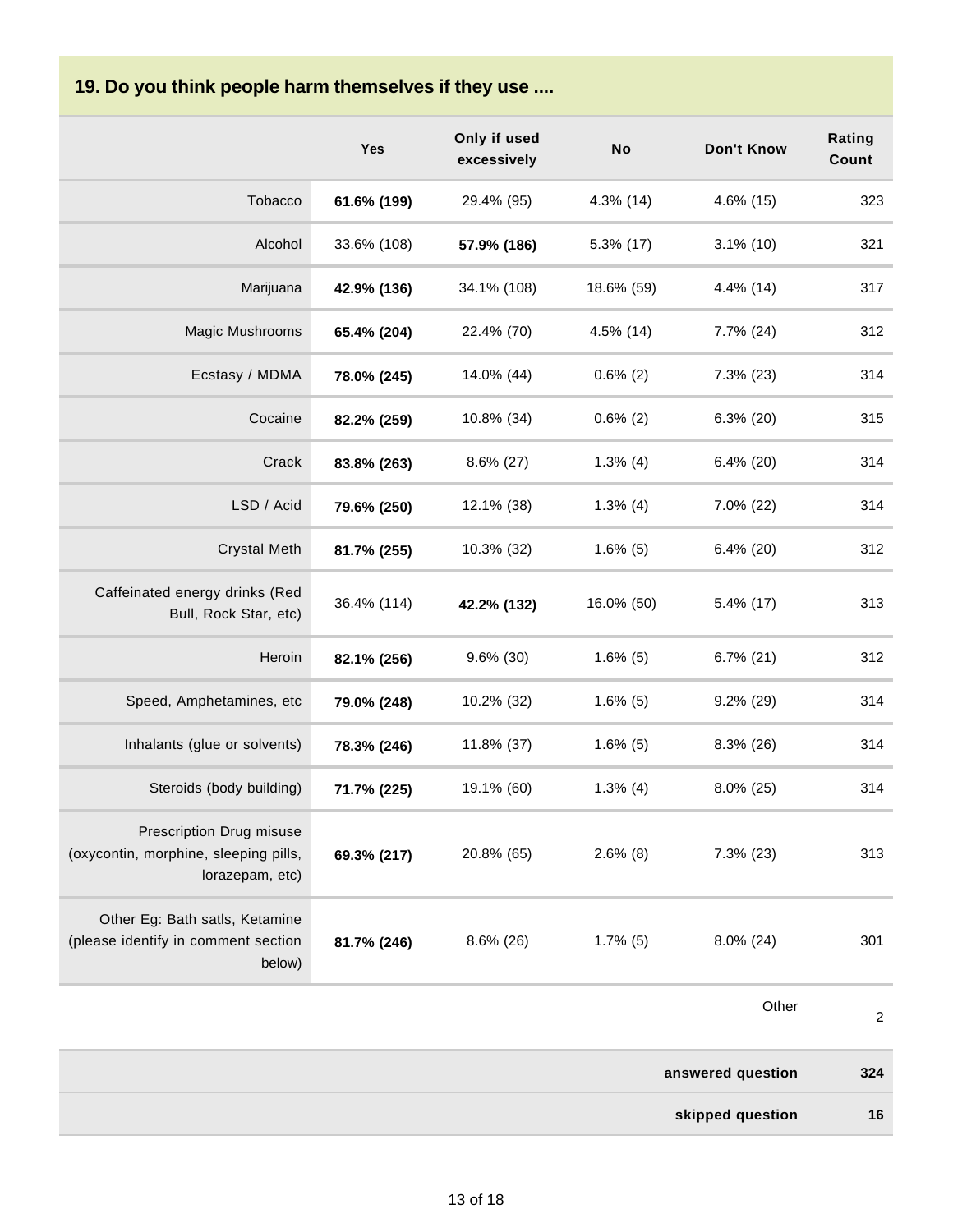#### **20. Have you ever ...**

|                                                                                                            | Yes          | no                | Rating<br>Count |
|------------------------------------------------------------------------------------------------------------|--------------|-------------------|-----------------|
| Been a passenger in a vehicle when<br>the driver was under the influence<br>of alcohol or other substances | 33.5% (111)  | 66.5% (220)       | 331             |
| Driven a vehicle while under the<br>influence of alcohol or other<br>substances                            | 8.5% (28)    | 91.5% (303)       | 331             |
| Used alcohol by yourself                                                                                   | 26.9% (89)   | 73.1% (242)       | 331             |
| Gotten drunk by yourself                                                                                   | 12.1% (40)   | 87.9% (291)       | 331             |
| Used marijuana by yourself                                                                                 | 16.3% (54)   | 83.7% (277)       | 331             |
| Used another drug by yourself                                                                              | $4.2\%$ (14) | 95.8% (317)       | 331             |
| Used alcohol and marijauana in<br>combination                                                              | 26.3% (87)   | 73.7% (244)       | 331             |
| Used alcohol and another drug in<br>combination                                                            | $6.6\%$ (22) | 93.4% (309)       | 331             |
| Used a needle to take a drug to get<br>high                                                                | $1.8\%$ (6)  | 98.2% (325)       | 331             |
| Shared a needle                                                                                            | $1.5\%$ (5)  | 98.5% (326)       | 331             |
|                                                                                                            |              | answered question | 331             |
|                                                                                                            |              | skipped question  | 9               |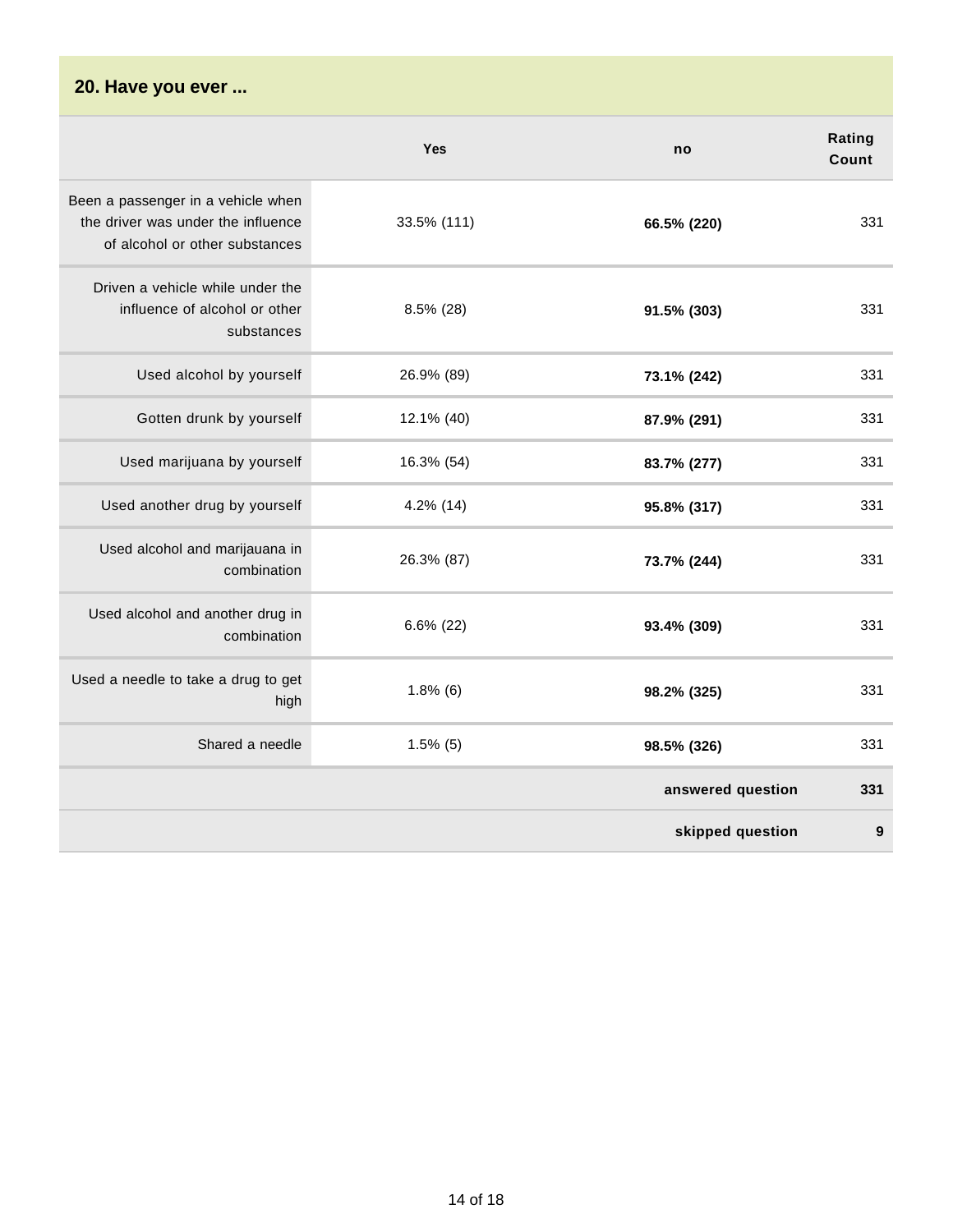# **21. Would your parents be concerned if you ...**

|                    | Yes         | <b>No</b>    | <b>Don't Know</b> | Rating<br>Count |
|--------------------|-------------|--------------|-------------------|-----------------|
| Used tobacco       | 89.7% (297) | $6.9\%$ (23) | $3.3\%$ (11)      | 331             |
| Drank some alcohol | 30.2% (100) | 62.2% (206)  | $7.6\%$ (25)      | 331             |
| Got drunk          | 57.1% (189) | 34.7% (115)  | $8.2\%$ (27)      | 331             |
| Used marijuana     | 73.4% (243) | 20.2% (67)   | $6.3\%$ (21)      | 331             |
| Used other drugs   | 94.3% (312) | $3.6\%$ (12) | $2.1\%$ (7)       | 331             |
|                    |             |              | answered question | 331             |
|                    |             |              | skipped question  | 9               |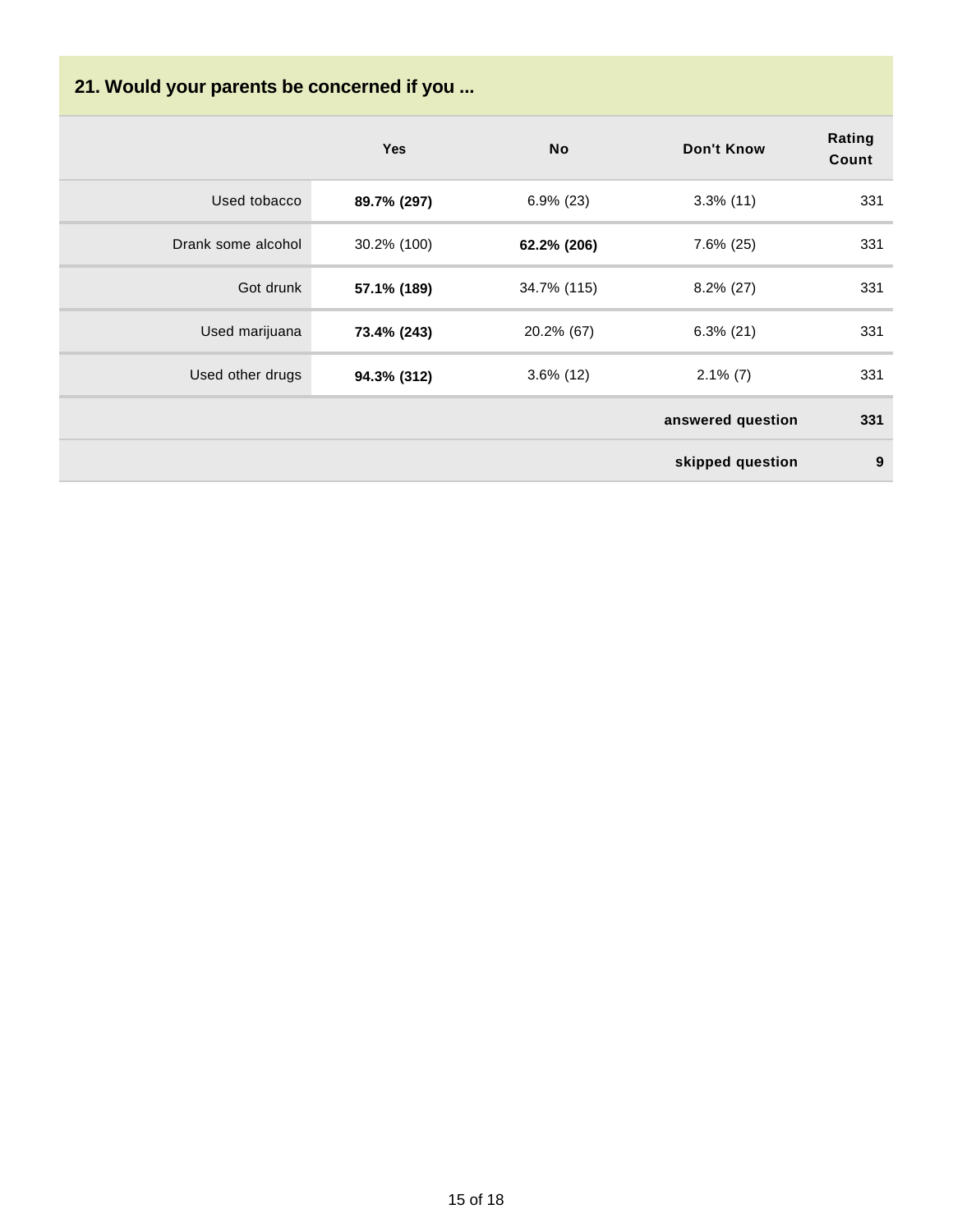### **22. If you use alcohol or other substances, has your use ever caused you any of the following problems?**

|                                                 | Yes          | <b>No</b>         | Rating<br>Count |
|-------------------------------------------------|--------------|-------------------|-----------------|
| Have a car crash                                | $3.8\%$ (8)  | 96.2% (205)       | 213             |
| Get arrested                                    | 8.0% (17)    | 92.0% (196)       | 213             |
| Have money problems                             | 13.7% (29)   | 86.3% (183)       | 212             |
| Be suspended from school                        | $6.2\%$ (13) | 93.8% (198)       | 211             |
| Fail a class                                    | 5.7% (12)    | 94.3% (199)       | 211             |
| Fight with your parents                         | 23.5% (50)   | 76.5% (163)       | 213             |
| Fight with your friends                         | 17.5% (37)   | 82.5% (175)       | 212             |
| Pass out                                        | 27.7% (59)   | 72.3% (154)       | 213             |
| Can't remember what happened<br>after using     | 38.8% (83)   | 61.2% (131)       | 214             |
| Do something sexual that you wish<br>you hadn't | 20.3% (43)   | 79.7% (169)       | 212             |
| Hurt yourself                                   | 19.4% (41)   | 80.6% (170)       | 211             |
| Hurt someone else                               | 13.4% (28)   | 86.6% (181)       | 209             |
|                                                 |              | answered question | 219             |
|                                                 |              | skipped question  | 121             |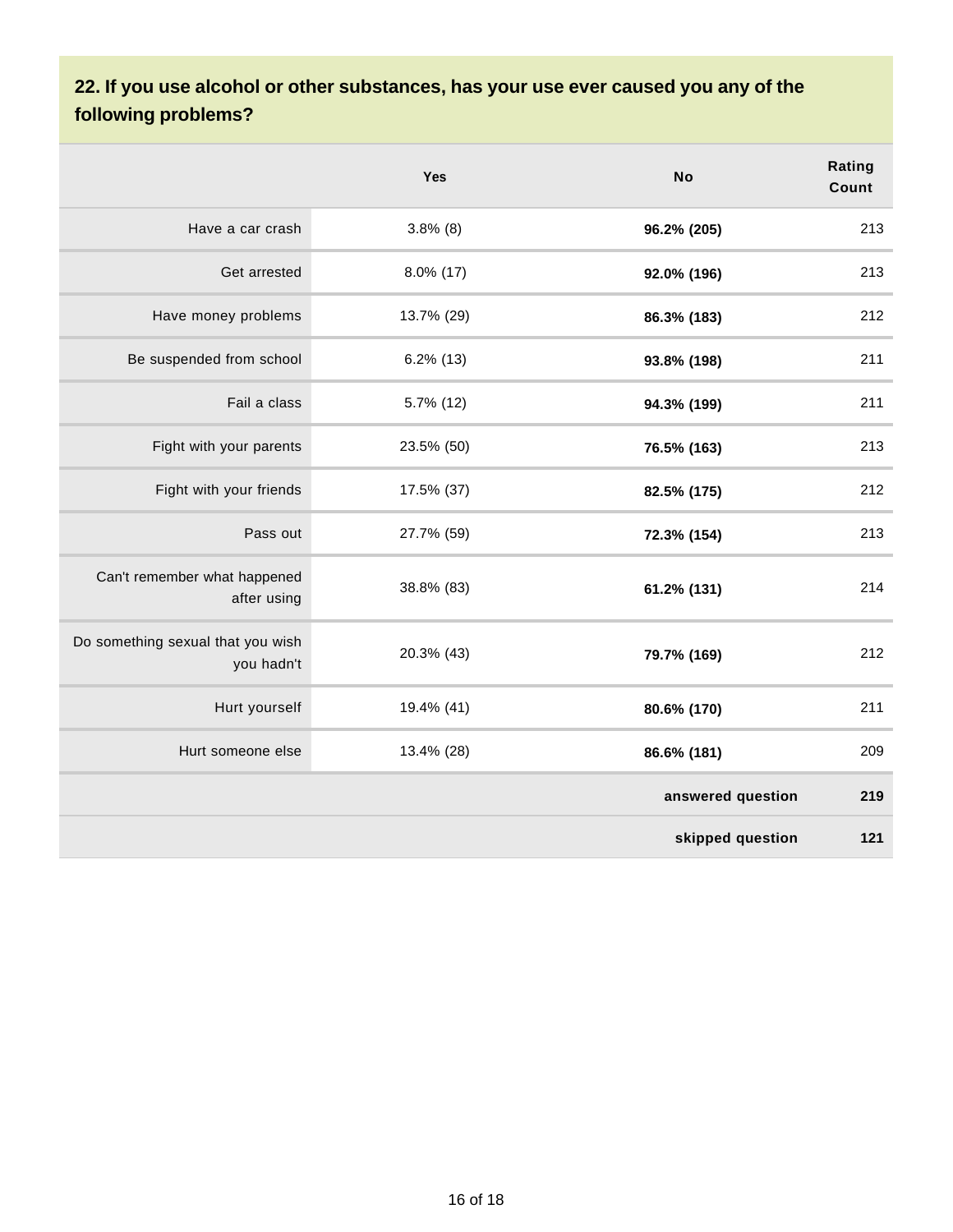#### **23. If you use alcohol or other substances, where do you use them?**

|                                         | yes          | no                | Rating<br>Count |
|-----------------------------------------|--------------|-------------------|-----------------|
| At weekend parties                      | 76.6% (164)  | 23.4% (50)        | 214             |
| At night with friends                   | 78.0% (163)  | 22.0% (46)        | 209             |
| At the bar, raves, etc.                 | 22.1% (45)   | 77.9% (159)       | 204             |
| Before school events                    | 13.4% (27)   | 86.6% (175)       | 202             |
| At school events                        | $9.4\%$ (19) | 90.6% (183)       | 202             |
| After school events                     | 16.7% (34)   | 83.3% (169)       | 203             |
| On the way to school                    | $7.5\%$ (15) | 92.5% (185)       | 200             |
| During school hours at school           | 5.9% (12)    | 94.1% (192)       | 204             |
| During school hours away from<br>school | 11.0% (22)   | 89.0% (178)       | 200             |
| While driving around                    | $9.9\%$ (20) | 90.1% (182)       | 202             |
| At home (parents know)                  | 40.7% (83)   | 59.3% (121)       | 204             |
| At home (parents don't know)            | 30.2% (61)   | 69.8% (141)       | 202             |
|                                         |              | answered question | 216             |
|                                         |              | skipped question  | 124             |

#### **24. If you use alcohol or other substances, why do you use them?**

|                   | Response<br>Count |
|-------------------|-------------------|
|                   | 65                |
| answered question | 65                |
| skipped question  | 275               |